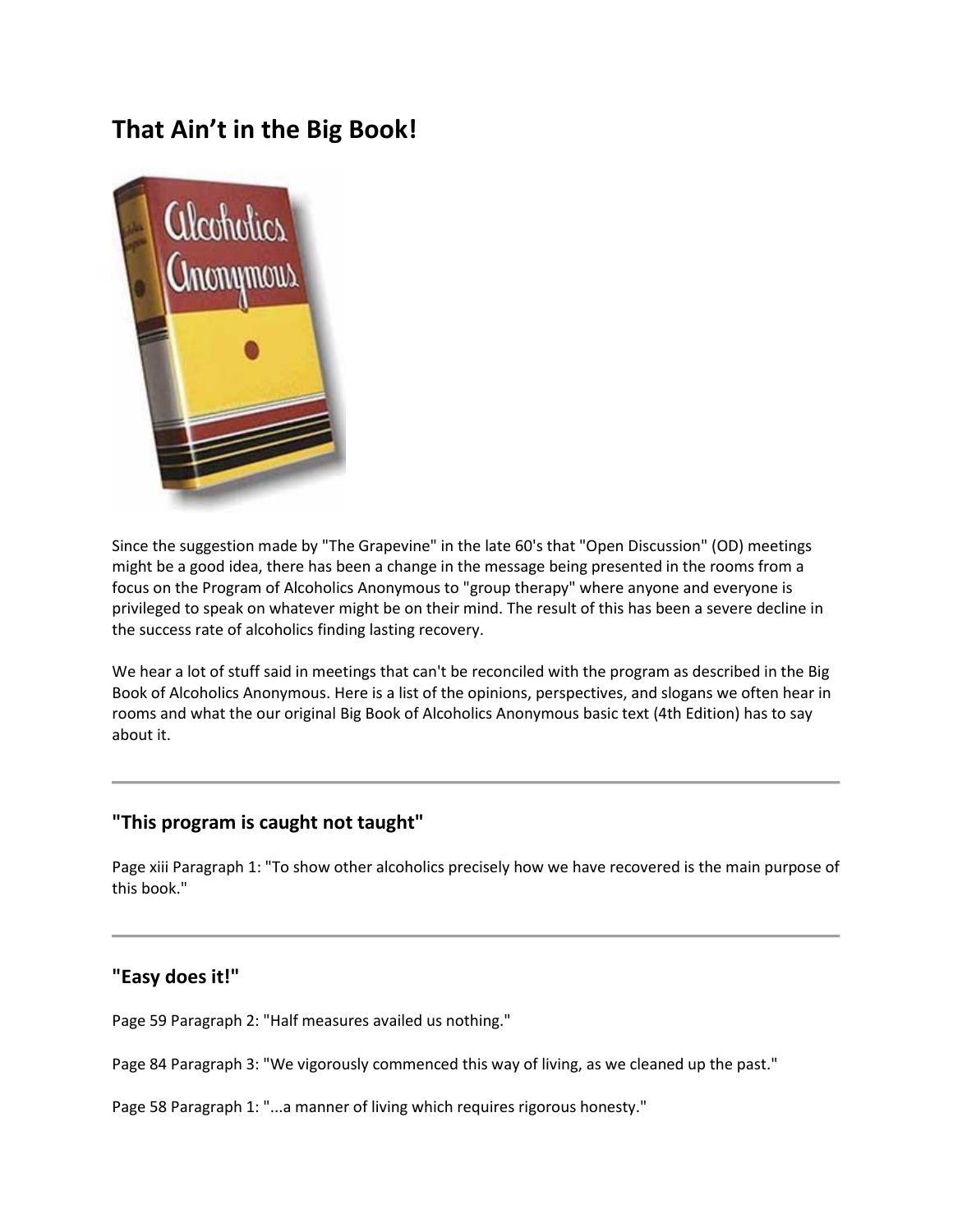Page 58 Paragraph 2: "If you have decided you want what we have and are willing to go to any lengths to get it--then you are ready to take certain steps."

Page 58 Paragraph 3: "We thought we could find an easier, softer way. But we could not. With all the earnestness at our command, we beg of you to be fearless and thorough from the very start."

#### **"The gift of sobriety."**

Page 14, Paragraph 2: "Simple, but not easy; a price had to be paid. It meant the destruction of selfcenteredness."

# **"I choose not to drink today"**

Page 24 Paragraph 2: "The fact is that most alcoholics, for reasons yet obscure, have lost the power of choice in drink."

#### **"Play the tape all the way through"**

Page 24, paragraph 3: "The almost certain consequences that follow taking even a glass of beer do not crowd into the mind to deter us. I f these thoughts do occur, they are hazy and readily supplanted with the old threadbare idea that this time we shall handle ourselves like other people. There is a complete failure of the kind of defense that keeps one from putting his hand on a hot stove."

# **"Think through the drink" -- "Remember When" -- "Remember your last drunk"**

Page 43, paragraph 4: "Once more: The alcoholic at certain times has no effective mental defense against the first drink. Except in a few rare cases, neither he nor any other human being can provide such a defense. His defense must come from a Higher Power."

Page 24, paragraph 2: "We are unable at certain times to bring into our consciousness with sufficient force the memory of the suffering and humiliation of even a week or a month ago."

#### **"I will always be recovering, never recovered."**

Title Page: "ALCOHOLICS ANONYMOUS. The Story of How Many Thousands of Men and Women Have Recovered from Alcoholism"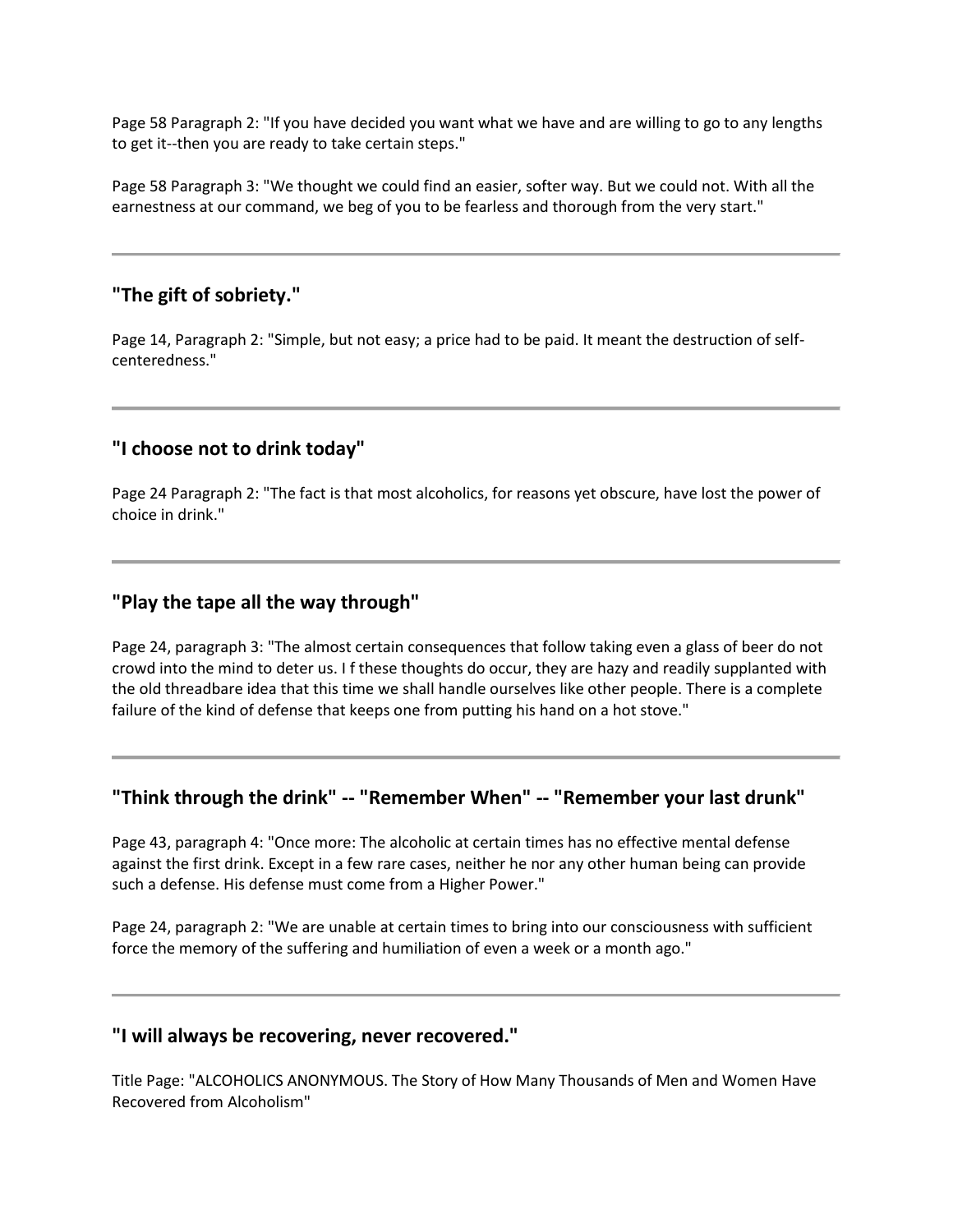Page 20, paragraph 2: "Doubtless you are curious to discover how and why, in face of expert opinion to the contrary, we have recovered from a hopeless condition of mind and body.

Foreword to the First Edition: "We, of Alcoholics Anonymous, are more than one hundred men and women who have recovered from a seemingly hopeless state of mind and body."

Page 29, paragraph 2: "Further on, clear-cut directions are given showing how we recovered."

Page 132, paragraph 3: "We have recovered, and have been given the power to help others."

# **"We are all just an arms length away from a drink"**

Page 84, paragraph 4, "And we have ceased fighting anything or anyone - even alcohol. For by this time sanity will have returned. We will seldom be interested in liquor. If tempted, we recoil from it as from a hot flame. We react sanely and normally, and we will find that this has happened automatically. We will see that our new attitude toward liquor has been given us without any thought or effort on our part. It just comes! That is the miracle of it. We are not fighting it, neither are we avoiding temptation. We feel as though we had been placed in a position of neutrality - safe and protected. We have not even sworn off. Instead, the problem has been removed. It does not exist for us"

### **"I don't have an alcohol problem, I have a living problem"**

Page xxiv, paragraph 2: "In our belief, any picture of the alcoholic which leaves out this physical factor is incomplete."

# **"I'm feeling pretty crappy. I need a meeting."**

Page 15, Paragraph 2: "I was not too well at the time, and was plagued with waves of self-pity and resentment. This sometimes nearly drove me back to drink, but I soon found that when all other measures failed, working with another alcoholic would save the day. Many times I have gone to my old hospital in despair. On talking to a man there, I would be amazingly lifted up and set on my feet. It is a design for living that works in rough going."

#### **"Don't drink and go to meetings."**

Page 34, paragraph 2: "Many of us felt we had plenty of character. There was a tremendous urge to cease forever. Yet we found it impossible. This is the baffling feature of alcoholism as we know it--this utter inability to leave it alone, no matter how great the necessity or the wish."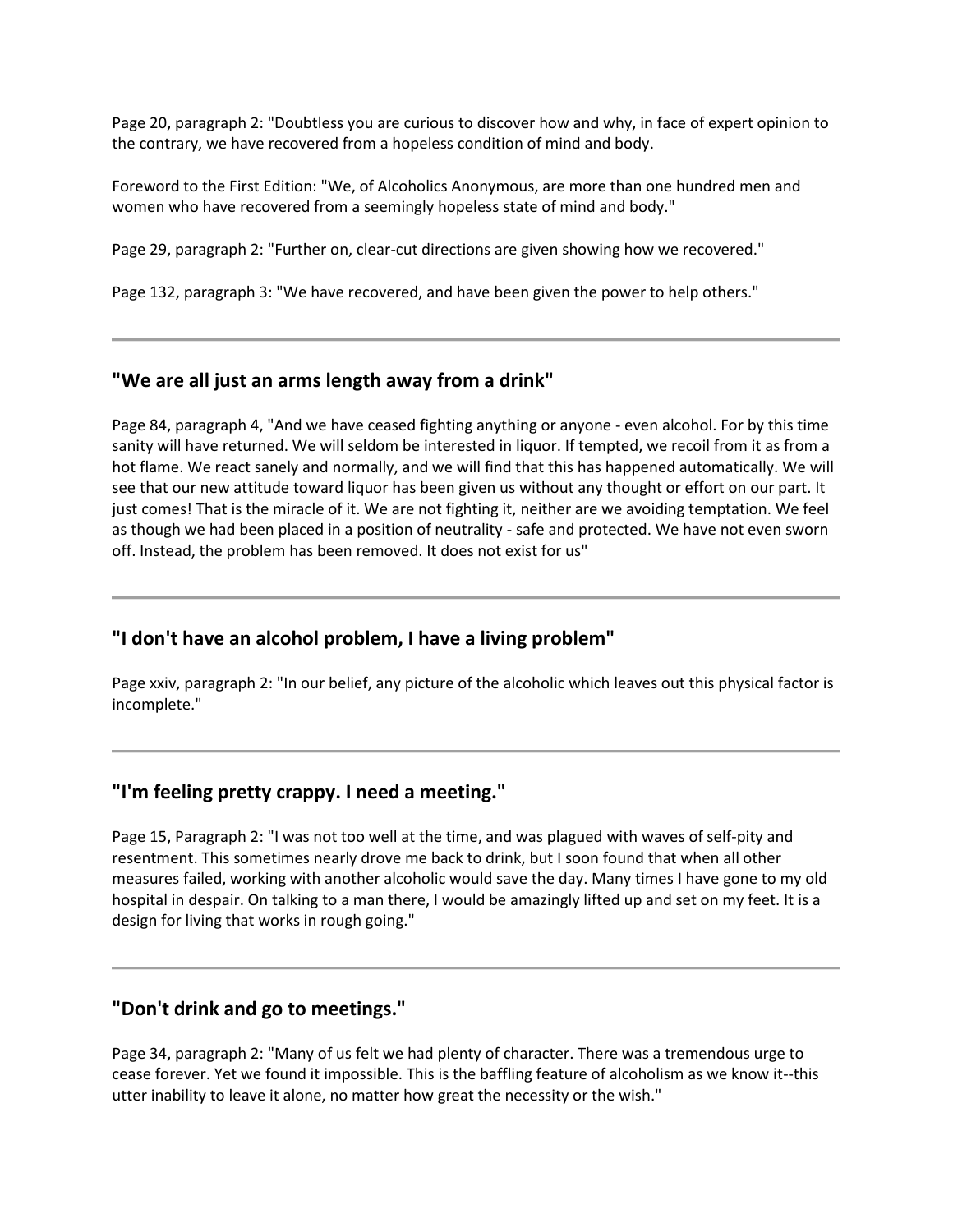Page 34, paragraph 3: "Whether such a person can quit upon a nonspiritual basis depends upon the extent to which he has already lost the power to choose whether he will drink or not."

Page 17, paragraph 2: "Unlike the feelings of the ship's passengers, however, our joy in escape from disaster does not subside as we go our individual ways. The feeling of having shared in a common peril is one element in the powerful cement which binds us. But that in itself would never have held us together as we are now joined."

# **"This is a selfish program"**

Page 20, paragraph 1: "Our very lives, as ex-problem drinkers depend upon our constant thought of others and how we may help meet their needs."

Page 97, paragraph 2: "Helping others is the foundation stone of your recovery. A kindly act once in a while isn't enough. You have to act the Good Samaritan every day, if need be. It may mean the loss of many nights' sleep, great interference with your pleasures, interruptions to your business. It may mean sharing your money and your home, counseling frantic wives and relatives, innumerable trips to police courts, sanitariums, hospitals, jails and asylums. Your telephone may jangle at any time of the day or night. "

Page 14-15: "For if an alcoholic failed to perfect and enlarge his spiritual life through work and selfsacrifice for others, he could not survive the certain trials and low spots ahead."

Page 62, paragraph 2: "Selfishness, self-centeredness! That, we think, is the root of our troubles"

Page 62, paragraph 3: "So our troubles, we think, are basically of our own making. They arise out of ourselves, and the alcoholic is an extreme example of self-will run riot, though he usually doesn't think so. Above everything, we alcoholics must be rid of this selfishness. We must, or it kill us!"

### **"Meeting makers make it"**

Page 59, paragraph 3: "Here are the steps we took, which are suggested as a program of recovery"

# **"I'm powerless over people, places and things"**

Page 132, paragraph 3: "We have recovered, and have been given the power to help others."

Page 122, paragraph 3: " Years of living with an alcoholic is almost sure to make any wife or child neurotic. "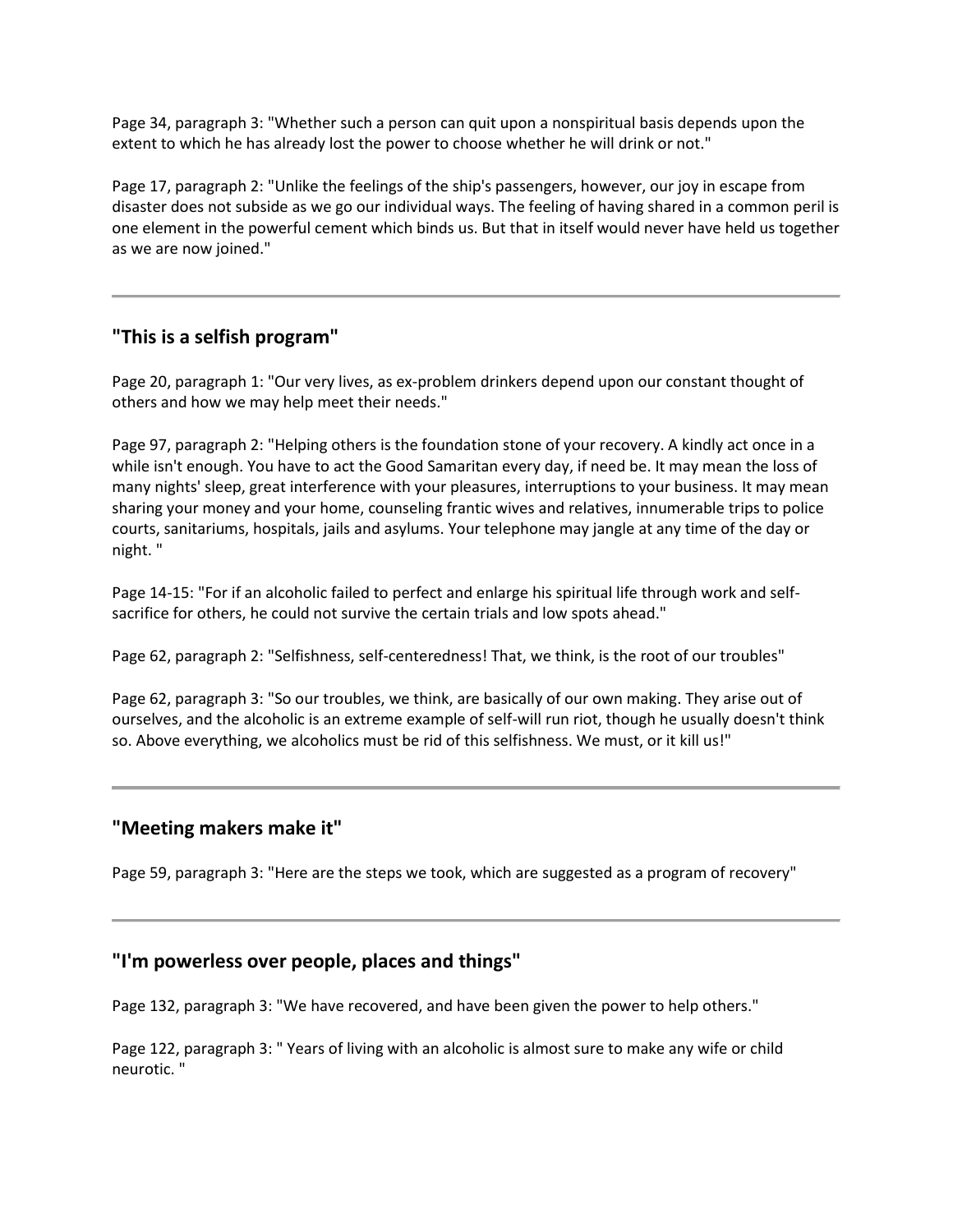Page 82, paragraph 4: "The alcoholic is like a tornado roaring his way through the lives of others. Hearts are broken. Sweet relationships are dead. Affections have been uprooted. Selfish and inconsiderate habits have kept the home in turmoil. We feel a man is unthinking when he says that sobriety is enough."

Page 89, paragraph 2: "You can help when no one else can. You can secure their confidence when others fail."

# **"You're in the right place"**

Page 20-21: "Then we have a certain type of hard drinker. He may have the habit badly enough to gradually impair him physically and mentally. It may cause him to die a few years before his time. If a sufficiently strong reason - ill health, falling in love, change of environment, or the warning of a doctor becomes operative, this man can also stop or moderate, although he may find it difficult and troublesome and may even need medical attention."

Page 31, paragraph 2: "If anyone who is showing inability to control his drinking can do the right-aboutface and drink like a gentleman, our hats are off to him."

Page 31-32: "We do not like to pronounce any individual as alcoholic, but you can quickly diagnose yourself. Step over to the nearest barroom and try some controlled drinking. Try to drink and stop abruptly. Try it more than once. It will not take long for you to decide, if you are honest with yourself about it. It may be worth a bad case of jitters if you get a full knowledge of your condition."

Page 108-109: "Your husband may be only a heavy drinker. His drinking may be constant or it may be heavy only on certain occasions. Perhaps he spends too much money for liquor. It may be slowing him up mentally and physically, but he does not see it. Sometimes he is a source of embarrassment to you and his friends. He is positive he can handle his liquor, that it does him no harm, that drinking is necessary in his business. He would probably be insulted if he were called an alcoholic. This world is full of people like him. Some will moderate or stop altogether, and some will not. Of those who keep on, a good number will become true alcoholics after a while."

Page 92, paragraph 2: "If you are satisfied that he is a real alcoholic"

Page 95, paragraph 4: "If he thinks he can do the job in some other way, or prefers some other spiritual approach, encourage him to follow his own conscience."

### **"If an alcoholic wants to get sober, nothing you say can make him drink."**

Page 103, paragraph 2: "A spirit of intolerance might repel alcoholics whose lives could have been saved, had it not been for such stupidity. We would not even do the cause of temperate drinking any good, for not one drinker in a thousand likes to be told anything about alcohol by one who hates it."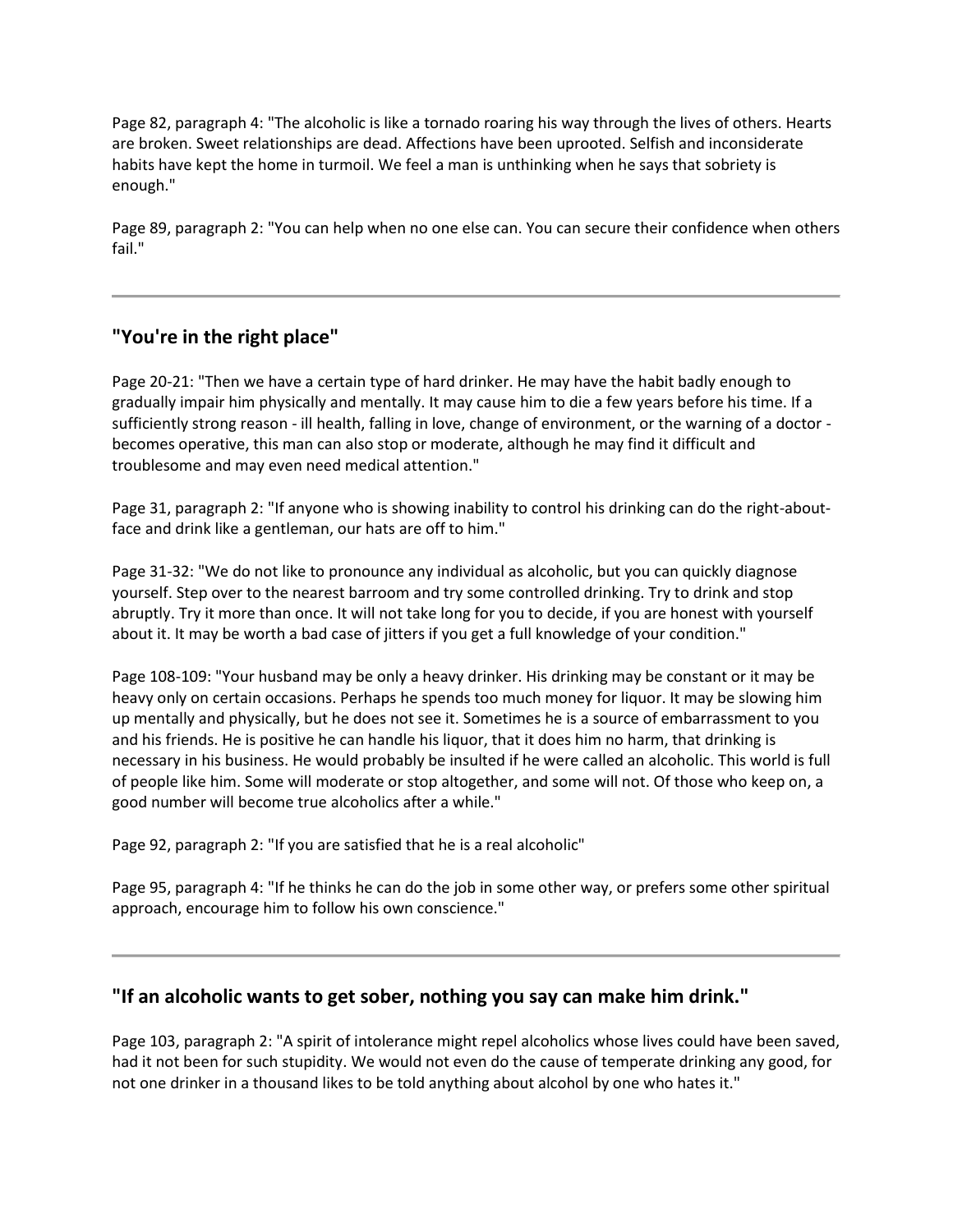# **"We must change playmates, playgrounds, and playthings" -- "Avoid people, places and things that you associate with alcohol or drugs".**

Page 100-101: "Assuming we are spiritually fit, we can do all sorts of things alcoholics are not supposed to do. People have said we must not go where liquor is served; we must not have it in our homes; we must shun friends who drink; we must avoid moving pictures which show drinking scenes; we must not go into bars; our friends must hide their bottles if we go to their houses; we mustn't think or be reminded about alcohol at all. Our experience shows that this is not necessarily so. We meet these conditions every day. An alcoholic who cannot meet them, still has an alcoholic mind; there is something the matter with his spiritual status. His only chance for sobriety would be some place like the Greenland Ice Cap, and even there an Eskimo might turn up with a bottle of scotch and ruin everything!"

# **"I'm a people pleaser. I need to learn to take care of myself"**

Page 61, paragraph 2: "Is he not really a self-seeker even when trying to be kind?"

# **"Don't drink, even if your ass falls off."**

Page 34, paragraph 2: "Many of us felt we had plenty of character. There was a tremendous urge to cease forever. Yet we found it impossible. This is the baffling feature of alcoholism as we know it--this utter inability to leave it alone, no matter how great the necessity or the wish."

# **"I haven't had a drink today, so I'm a complete success today."**

Page 19, paragraph 1: "The elimination of drinking is but a beginning. A much more important demonstration of our principles lies before us in our respective homes, occupations and affairs."

# **"It's my opinion that..." or "I don't know anything about the Big Book, but this is the way I do it..."**

Page 19, paragraph 1: "We have concluded to publish an anonymous volume setting forth the problem as we see it. We shall bring to the task our combined experience and knowledge. This should suggest a useful program for anyone concerned with a drinking problem."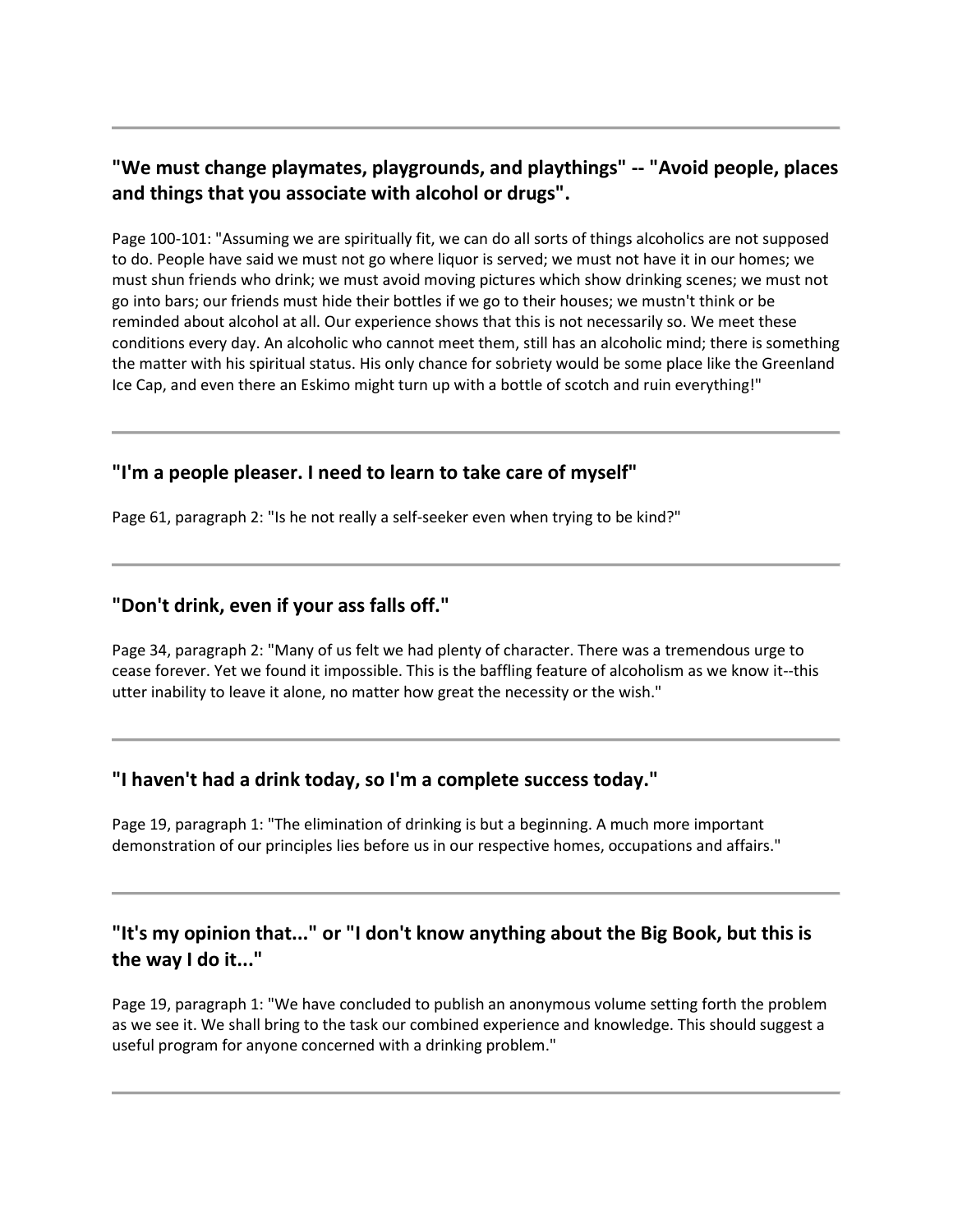#### **"Don't drink, no matter what."**

Page 34, paragraph 2: "Many of us felt we had plenty of character. There was a tremendous urge to cease forever. Yet we found it impossible. This is the baffling feature of alcoholism as we know it--this utter inability to leave it alone, no matter how great the necessity or the wish."

Page 31, paragraph 4: "We do not like to pronounce any individual as alcoholic, but you can quickly diagnose yourself. Step over to the nearest barroom and try some controlled drinking. Try to drink and stop abruptly. Try it more than once. It will not take long for you to decide, if you are honest with yourself about it. It may be worth a bad case of jitters if you get a full knowledge of your condition."

#### **"We need to give up planning, it doesn't work."**

Page 86, paragraphs 3-4: "On awakening let us think about the twenty-four hours ahead. We consider our plans for the day. Before we begin, we ask God to direct our thinking, especially asking that it be divorced from self-pity, dishonest or self-seeking motives. Under these conditions we can employ our mental faculties with assurance, for after all God gave us brains to use. Our thought-life will be placed on a much higher plane when our thinking is cleared of wrong motives. In thinking about our day we may face indecision. We may not be able to determine which course to take. Here we ask God for inspiration, an intuitive thought or a decision. We relax and take it easy. We don't struggle. We are often surprised how the right answers come after we have tried this for a while."

### **"I have a choice to not drink today."**

Page 30, paragraph 3: "We alcoholics are men and women who have lost the ability to control our drinking. We know that no real alcoholic ever recovers control. All of us felt at times that we were regaining control, but such intervals - usually brief - were inevitably followed by still less control, which led in time to pitiful and incomprehensible demoralization. We are convinced to a man that alcoholics of our type are in the grip of a progressive illness. Over any considerable period we get worse, never better."

### **"If all I do is stay sober today, then it's been a good day."**

Page 82, paragraph 3: "Sometimes we hear an alcoholic say that the only thing he needs to do is to keep sober. Certainly he must keep sober, for there will be no home if he doesn't. But he is yet a long way from making good to the wife or parents whom for years he has so shockingly treated."

Page 82 paragraph 4: "We feel a man is unthinking when he says sobriety is enough."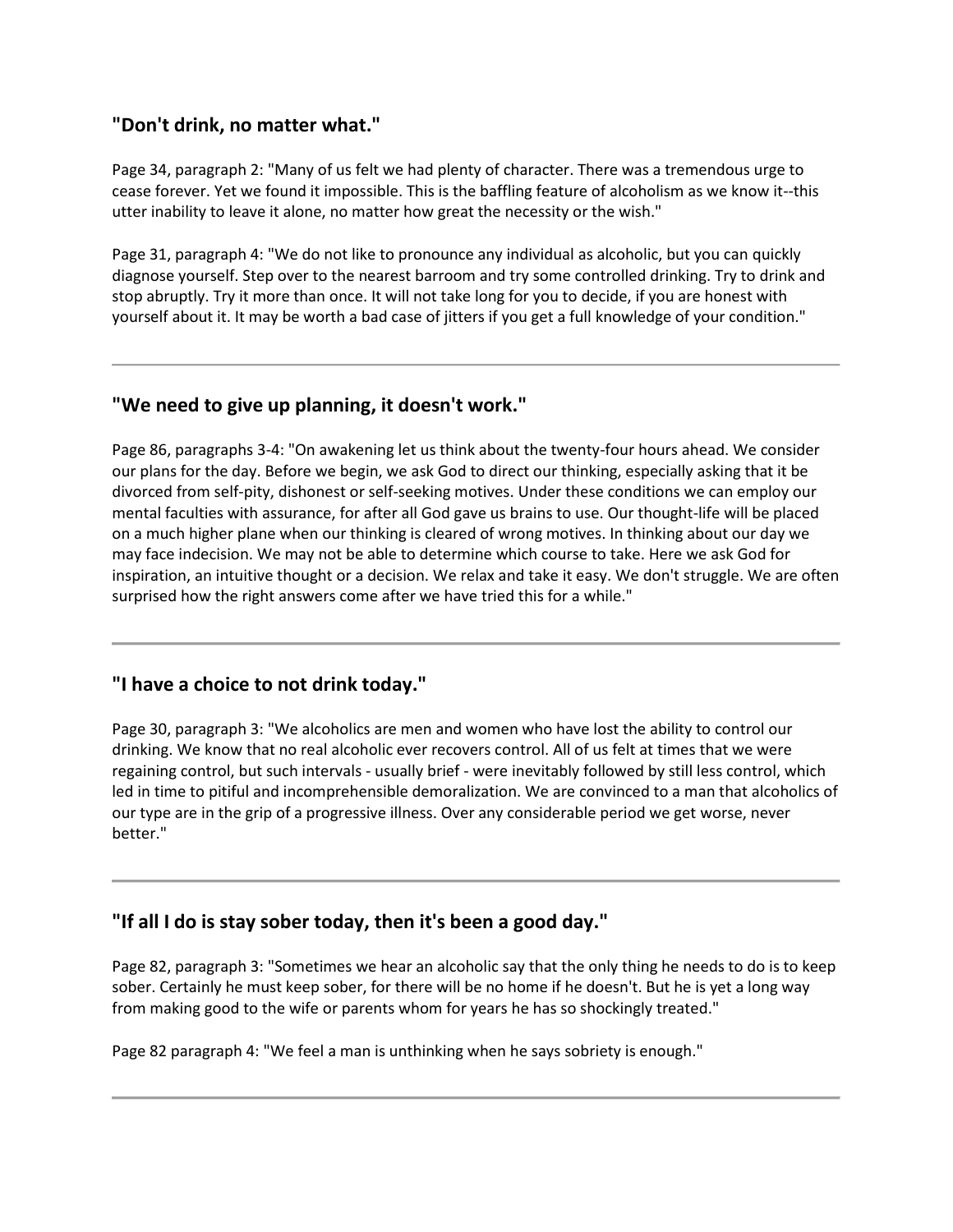# **"You don't need a shrink. You have an alcoholic personality. All you will ever need is in the first 164 pages of the Big Book."**

Page 133, 2nd paragraph: "But this does not mean that we disregard human health measures. God has abundantly supplied this world with fine doctors, psychologists, and practitioners of various kinds. Do not hesitate to take your health problems to such persons. Most of them give freely of themselves, that their fellows may enjoy sound minds and bodies. Try to remember that though God has wrought miracles among us, we should never belittle a good doctor or psychiatrist. Their services are often indispensable in treating a newcomer and in following his case afterward."

# **"AA is the only way to stay sober."**

Page 95, paragraph 4: "If he thinks he can do the job in some other way, or prefers some other spiritual approach, encourage him to follow his own conscience. We have no monopoly on God; we merely have an approach that worked with us."

Page 164, paragraph 3: "Our book is meant to be suggestive only. We realize we know only a little."

# **"My sponsor told me that, if in making an amend I would be harmed, I could consider myself as one of the 'others' in Step Nine."**

Page 79, paragraph 2: "Reminding ourselves that we have decided to go to any lengths to find a spiritual experience, we ask that we be given strength and direction to do the right thing, no matter what the personal consequences might be."

# **"I need to forgive myself first" or "You need to be good to yourself"**

Page 74, paragraph 2: "The rule is we must be hard on ourself, but always considerate of others."

### **"Take what you want and leave the rest"**

Page 17, paragraph 3: "The tremendous fact for every one of us is that we have discovered a common solution. We have a way out on which we can absolutely agree, and upon which we can join in brotherly and harmonious action. This is the great news this book carries to those who suffer from alcoholism."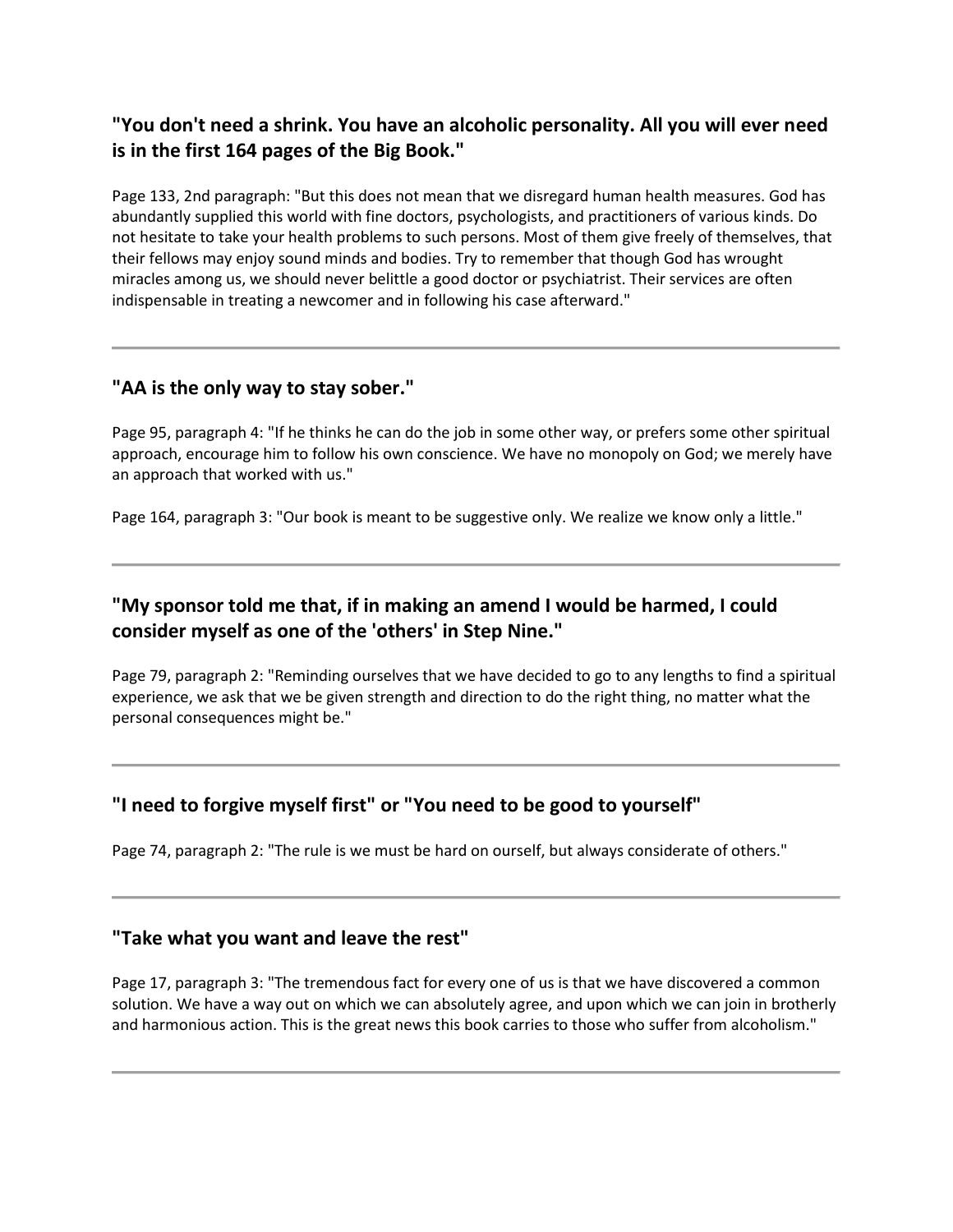# **"Your Higher Power can be whatever you want It to be; a door knob, a Dr. Pepper can, a light bulb, just any old thing."**

Page 59, Step 2: "Came to believe that a Power greater than ourselves could restore us to sanity." (A door knob?)

Page 45: Paragraph: 2: "Lack of power, that was our dilemma. We had to find a Power by which we could live, and it had to be a Power greater than ourselves." (A Dr. Pepper can?)

Page 25: Paragraph 3: "The great fact is this, and nothing less: That we have had deep and effective spiritual experiences\* which have revolutionized our whole attitude toward life, toward our fellows and toward God's universe. The central fact of our lives today is the absolute certainty that our Creator has entered into our hearts and lives in a way that is indeed miraculous. He has commenced to accomplish those things for us that we could never do by ourselves." (A light bulb?)

### **"Just do the next right thing"**

Page 86, paragraph 4: "We may not be able to determine which course to take. Here we ask God for inspiration, an intuitive thought or a decision."

Page 87, paragraph 1: "Being still inexperienced and having just made conscious contact with God, it is not probable that we are going to be inspired at all times. We might pay for this presumption in all sorts of absurd actions and ideas."

### **"Don't make any major decisions for the first year"**

Page 60, paragraph 4: "(a) That we were alcoholic and could not manage our own lives. (b) That probably no human power could have relieved our alcoholism. (c) That God could and would if He were sought. Being convinced, we were at Step Three, which is that we decided to turn our will and our life over to God as we understood Him."

Page 76, paragraph 2: "When ready, we say something like this: "My Creator, I am now willing that you should have all of me, good and bad. I pray that you now remove from me every single defect of character which stands in the way of my usefulness to you and my fellows. Grant me strength, as I go out from here, to do your bidding. Amen." We have then completed Step Seven."

# **"Stay out of relationships for the first year!"**

Page. 69, paragraph 1: "We do not want to be the arbiter of anyone's sex conduct."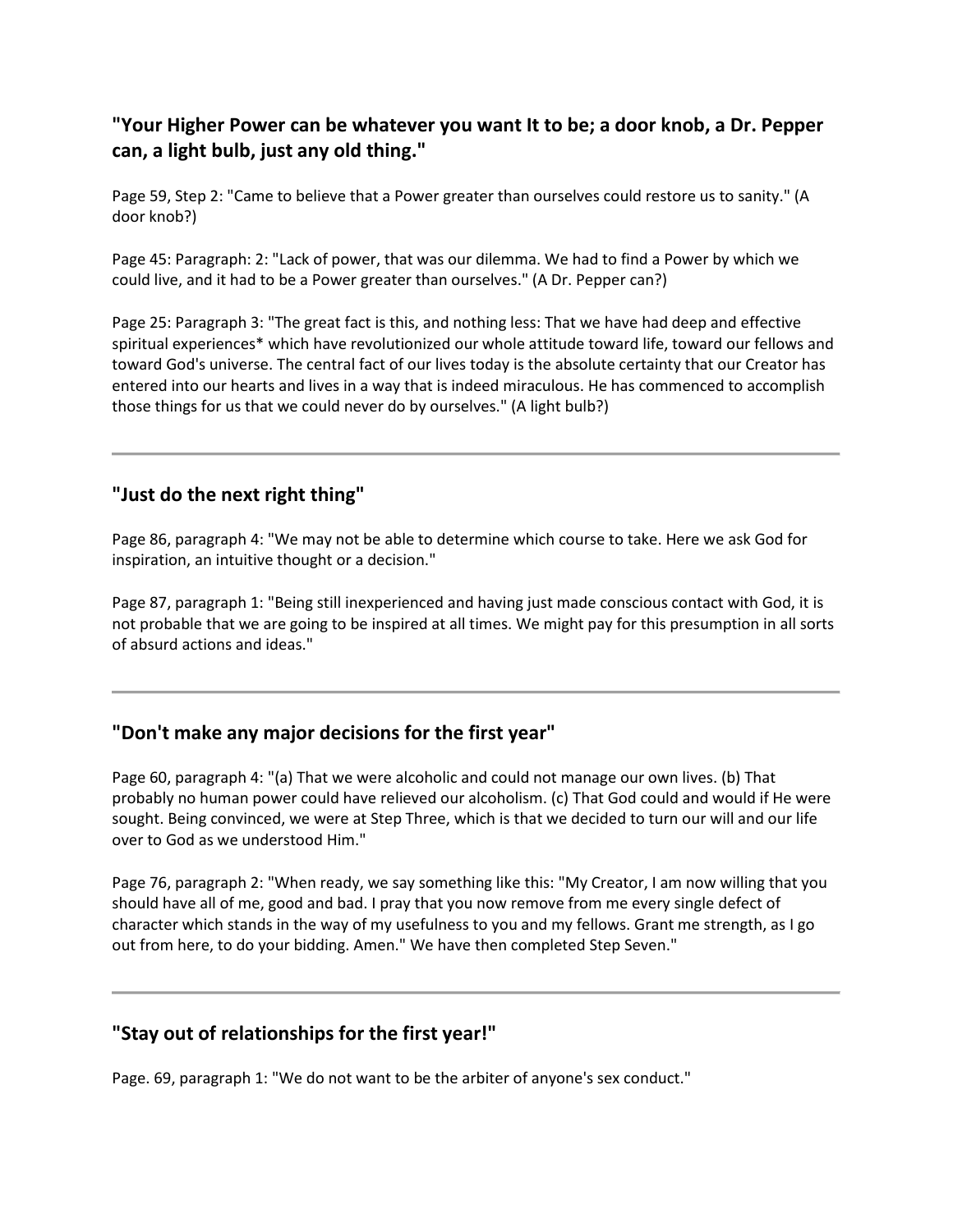Page 69, paragraph 3: "In meditation, we ask God what we should do about each specific matter. The right answer will come if we want it."

Page 69, paragraph 4: "God alone can judge our sex situation."

Page 69-70: "Counsel with other persons is often desirable, but we let God be the final judge."

Page 70, Paragraph 2: "We earnestly pray for the right ideal, for guidance in each questionable situation, for sanity, and for the strength to do the right thing."

# **"Alcohol was my drug of choice"**

Page 24, paragraph 2: "The fact is that most alcoholics, for reasons yet obscure, have lost the power of choice in drink."

# **"Keep coming back, eventually it will rub off on you"**

Page 64, Paragraph 1: "Though our decision was a vital and crucial step, it could have little permanent effect unless at once followed by a strenuous effort to face, and to be rid of, the things in ourselves which had been blocking us"

### **"Ninety Meetings in Ninety Days"**

Page 15, paragraph 2: "We meet frequently so that newcomers may find the fellowship they seek."

Page 19, paragraph 2: "None of us makes a sole vocation of this work, nor do we think its effectiveness would be increased if we did."

Page 59, paragraph 3: "Here are the steps we took, which are suggested as a program of recovery"

# **"You only work one step a year" "Take your time to work the steps"**

Page 569, paragraph 3: "What often takes place in a few months can hardly be brought about by himself alone."

Page 63, paragraph3: "Next we launched on a course of vigorous action."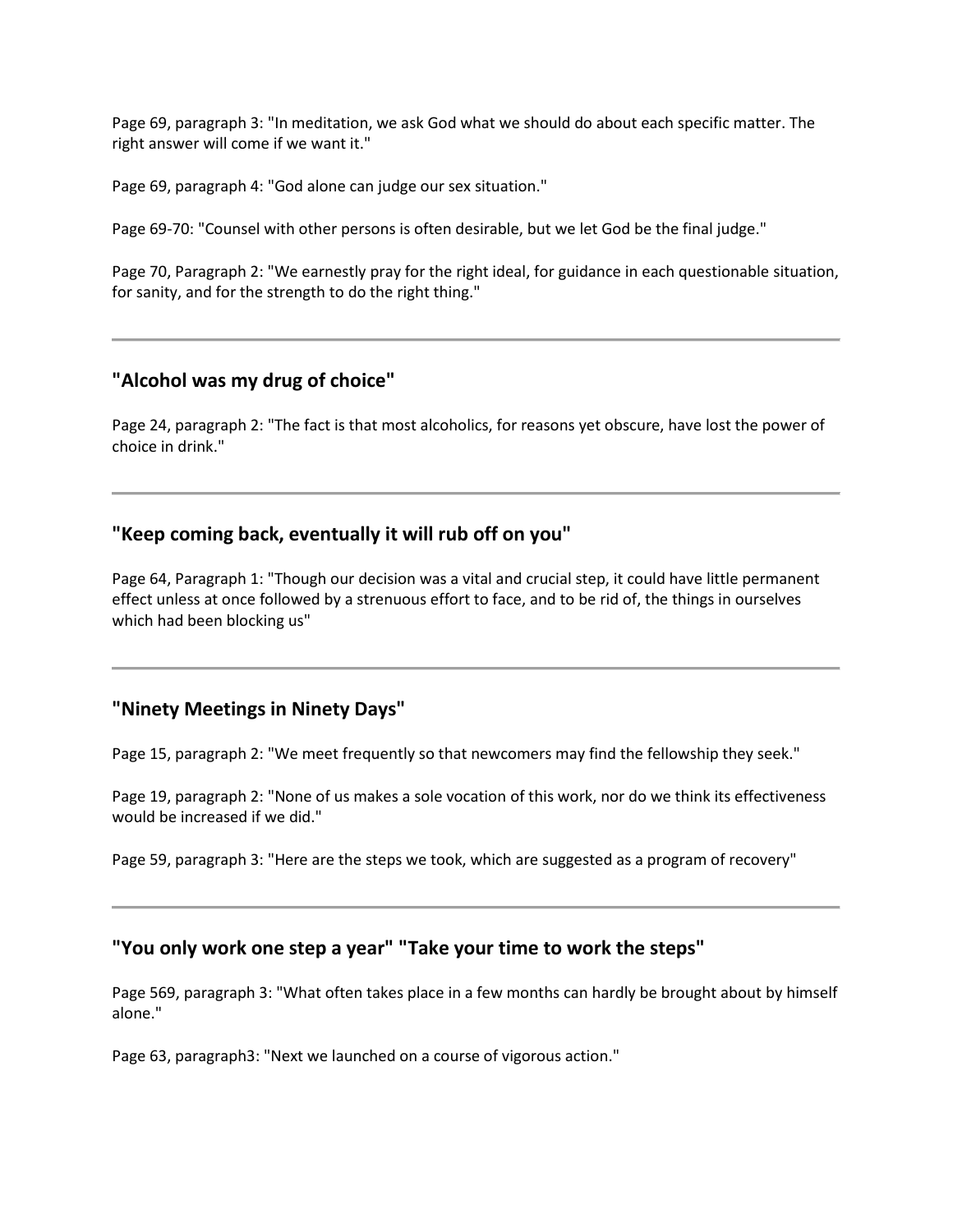Page 74, paragraph 2: "If that is so, this step may be postponed, only, however, if we hold ourselves in complete readiness to go through with it at the first opportunity"

Page 75, paragraph 3: "Returning home we find a place where we can be quiet for AN HOUR, carefully reviewing what we have done."

#### **"Make sure to put something good about yourself in your 4th step inventory."**

Page 64 paragraph 3 "First, we searched out the flaws in our make-up which caused our failure."

Page 67 paragraph 3 "The inventory was ours, not the other man's. When we saw our faults we listed them."

Page 71 paragraph 1 "If you have already made a decision, and an inventory of your grosser handicaps, you have made a good beginning."

"You need to stay in those feelings and really feel them." Page 84, paragraph 2: "When these crop up, we ask God at once to remove them."

pg. 125 paragraph 1 "So we think that unless some good and useful purpose is to be served, past occurrences should not be discussed."

#### **"We learn to live life on life's terms."**

Page 77, Paragraph 1: "Our real purpose is to fit ourselves to be of maximum service to God and the people about us."

#### **"There are no musts in this program."**

Page 99, paragraph 1: "...it must be done if any results are to be expected."

Page 99, paragraph 2: "...we must try to repair the damage immediately lest we pay the penalty by a spree."

Page 99, paragraph 3: "...it must be on a better basis, since the former did not work."

Page 83, paragraph 1: "Yes, there is a long period of reconstruction ahead. We must take the lead."

Page 83, paragraph 2: "We must remember that ten or twenty years of drunkenness would make a skeptic out of anyone."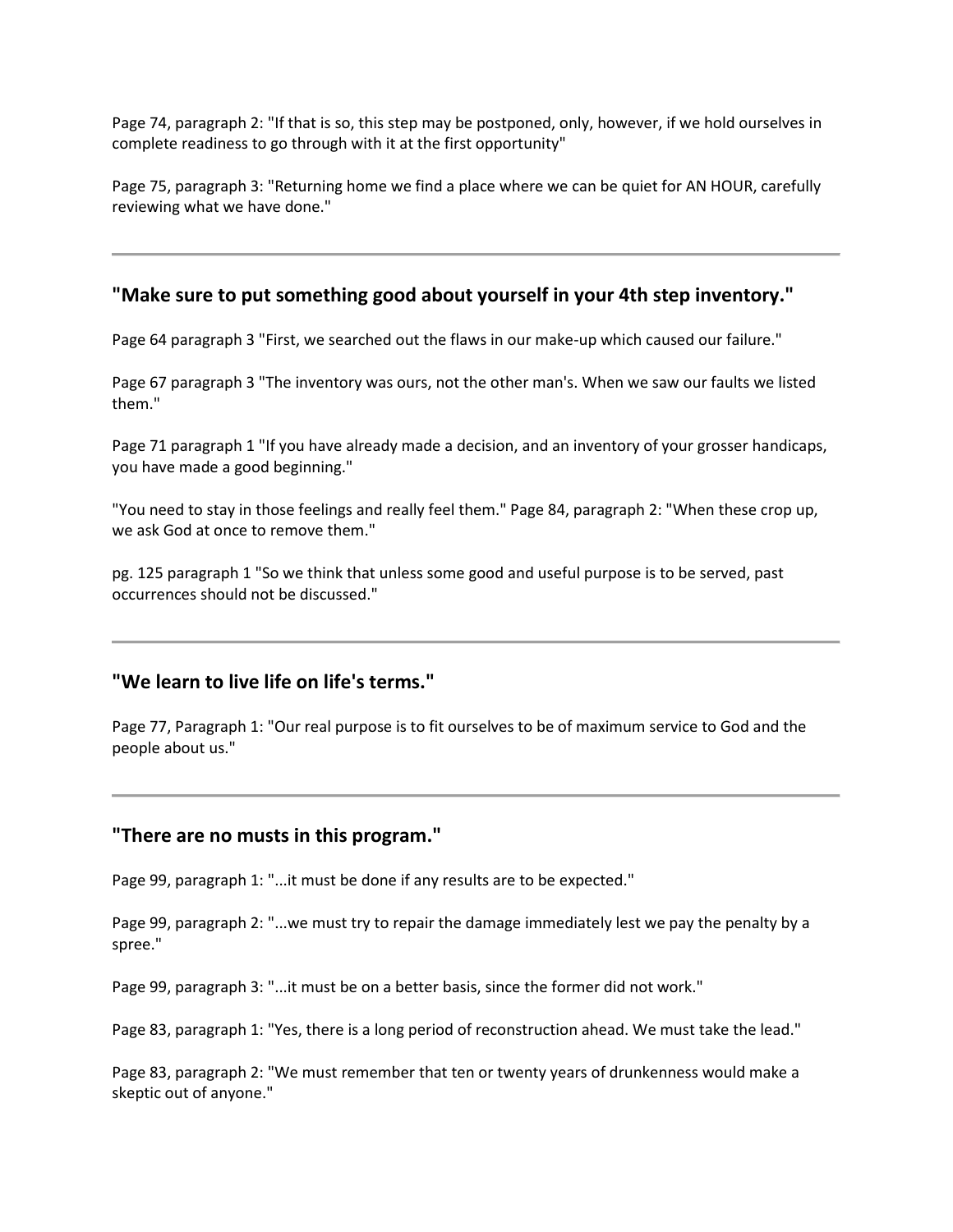Page 74, paragraph 1: "Those of us belonging to a religious denomination which requires confession must, and of course, will want to go to the properly appointed authority whose duty it is to receive it."

Page 74, paragraph 2: "The rule is we must be hard on ourself, but always considerate of others."

Page 75, paragraph 1: "But we must not use this as a mere excuse to postpone."

Page 85, paragraph 3: "But we must go further and that means more action."

Page 85, paragraph 2: "Every day is a day when we must carry the vision of God's will into all of our activities."

Page 85, paragraph 2: "These are thoughts which must go with us constantly."

Page 80, paragraph 1: "If we have obtained permission, have consulted with others, asked God to help and the drastic step is indicated we must not shrink."

Page 14, paragraph 2: "I must turn in all things to the Father of Light who presides over us all."

Page 62, paragraph 3: "Above everything, we alcoholics must be rid of this selfishness. We must, or it kills us!"

Page 144, paragraph 3: "The man must decide for himself."

Page 89, paragraph 2: "To watch people recover, to see them help others, to watch loneliness vanish, to see a fellowship grow up about you, to have a host of friends - this is an experience you must not miss."

Page 33, paragraph 3: "If we are planning to stop drinking, there must be no reservation of any kind"

Page 79, paragraph 2: "We must not shrink at anything."

Page 86, paragraph 2: "But we must be careful not to drift into worry, remorse or morbid reflection, for that would diminish our usefulness to others."

Page 120, paragraph 2: "...he must redouble his spiritual activities if he expects to survive."

Page 152, paragraph 2: "I know I must get along without liquor, but how can I?"

Page 95, paragraph 3: "...he must decide for himself whether he wants to go on"

Page 95, paragraph 3: "If he is to find God, the desire must come from within."

Page 159, paragraph 3: "Though they knew they must help other alcoholics if they would remain sober, that motive became secondary."

Page 156, paragraph 3: "Both saw that they must keep spiritually active. "